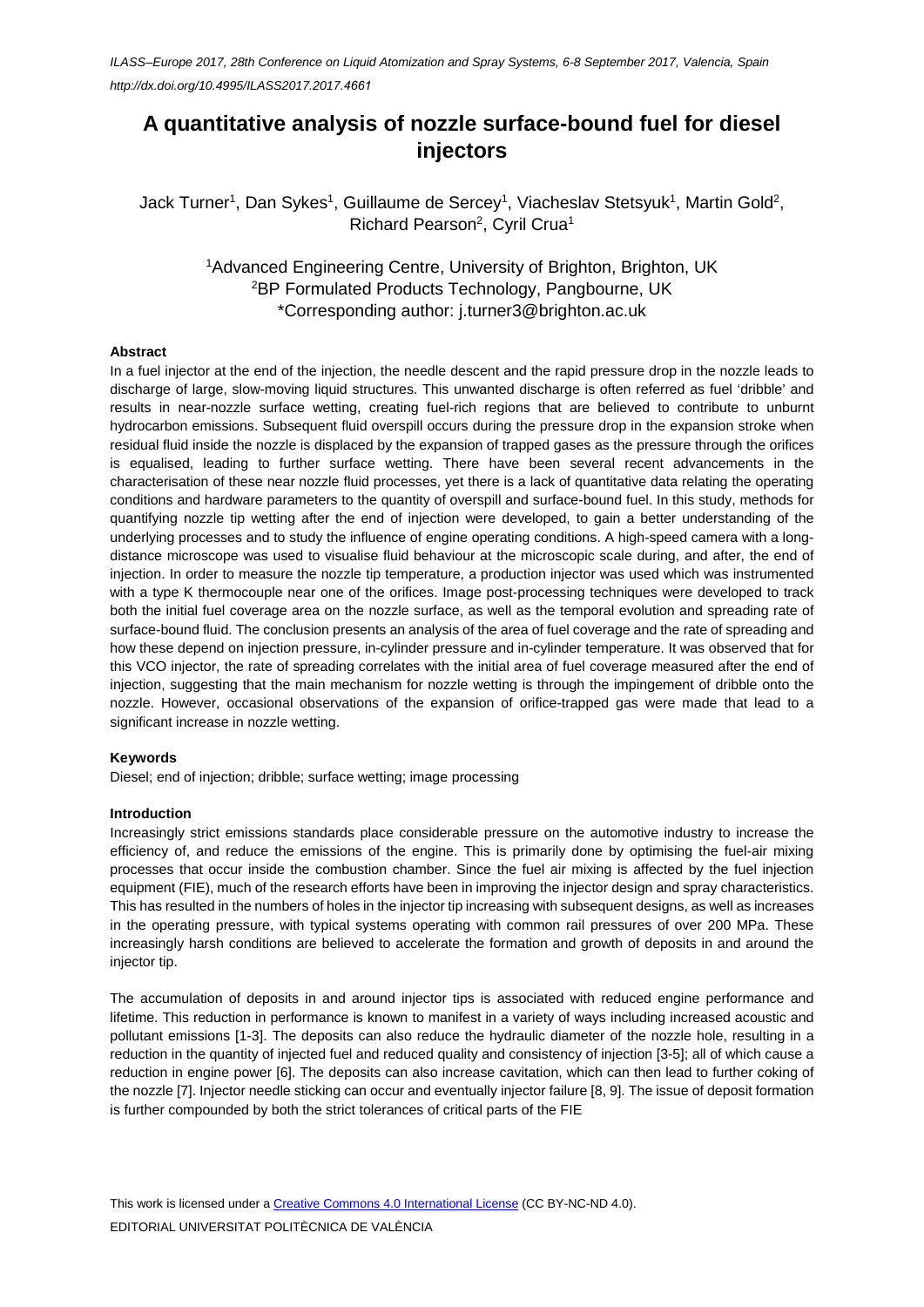Recent efforts have been directed at optimisation of the injection event itself. Shifts towards piezo-actuated injectors mean that dynamic response times are improved, reducing the time spent in the transient injection phase. This has been shown to give superior fuel air mixing when compared with older systems using solenoid actuated injectors [5, 6]. A more recent technique in injection optimisation utilises split injection strategies. This gives increased control of the rate of injection. Split injections have been shown to reduce unburnt hydrocarbon (UHC) emissions. There are, however, diminishing returns, suggestive of a persistent source of UHC emissions [10].

Transient injection phases, in particular the end of injection, are believed to be related to this persistent source of emissions [11], as well as the continuing issues around injector deposits. During the end of injection, as the needle descends, the complex fluid flow inside the nozzle and orifices results in the discharge of large, slow and deformed liquid structures during the collapse of the spray. This leads to two problems. Firstly, the liquid often lands on the near-nozzle surface where it is then exposed to the high pressures and temperatures inside the cylinder. Since this creates locally rich regions in an overall lean environment, incomplete combustion, cracking and degradation are likely to occur. This is particularly true if the combustion flame front contacts the surface-bound fluid. It is likely that this process would impact the initial formation of carbonaceous deposits in and around the injector tip. Secondly, the large, slow-moving droplets that were ejected may not be atomized sufficiently to undergo complete evaporation, thus producing unwanted combustion by-products. There is also potential for these droplets to be drawn directly through the exhaust valve where they contribute directly to the UHC emissions. Increased use of split injection strategies increases the time spent by the spray within the transient regime. This increases the occurrence of liquid structures associated with the end of injection and the related problems with emission and deposits. As such, the end of injection has recently attracted considerable efforts to characterise and explain the observed phenomena [12-15].

There have been numerous simulations and numerical studies that have predicted the complex fluid behaviour inside nozzle during the closing of the needle [16-19] these studies predict the breaking up of the jet into ligaments as well as rapid pressure fluctuations during this time. There is a point in which the experimental observation and numerical simulations are in very good agreement. There does, however, exist a lack of quantitative analysis relating to the volume of fluid on the surface of the near nozzle region after the end of injection. There have been simulations on predicting mass outflux [18], but this includes fluid that is discharged into the cylinder as well as onto the surface.

Whilst there are interesting fluid dynamic processes occurring at the orifices throughout the engine cycle [15, 20], this investigation is focused on nozzle wetting processes that occur within a few milliseconds from the end of injection. Development of quantitative methods to measure both the spreading area of surface-bound fluid in the near-nozzle region after the end of injection, as well as the spreading rate, allows elucidation of the underlying mechanism of the initial fuel spreading. In order to decouple the effects of pressure and momentum on the initial coverage area, injections were carried out at significantly different timing during the engine cycle, resulting in greatly different in-cylinder pressure and temperature. This allowed the effect of capillary action and spreading to be investigated since the physical properties of the fuel are functions of pressure and temperature and the spreading dynamics are a function of both liquid physical properties and ambient conditions. In fact, at higher pressures and temperatures nozzle surface wetting is expected to increase. This is due to the pressure effect on viscosity and the temperature effect on viscosity and surface tension. Increasing both pressure and temperature relaxes the contact angle and increases surface wetting [21]. Based on this it can be hypothesised that the surface wetting will be more pronounced when injecting at top-dead-centre (TDC). Given the timescales involved, it is likely that pressure would be the dominant effect, since the nozzle tip will experience a reduced temperature variation due to thermal inertia.

#### **Experimental setup**

The principal apparatus used in this research was a single cylinder reciprocating rapid compression machine. The fuel was delivered by a Delphi common-rail system, comprising a DFP-3 high-pressure pump rated at 200 MPa, and a six-hole Siemens instrumented injector with a VCO type nozzle. The setup allows observation of all six orifices simultaneously as they all sit within the plane of focus. The injector contained two integrated type K thermocouples accurate to ±1 K. These thermocouples record temperature at a point just below the tip of the nozzle surface and another inside the body of the injector to measure the fuel temperature around the needle prior to discharge. The injector was mounted orthogonal to the incident light to allow visualisation of all orifices simultaneously.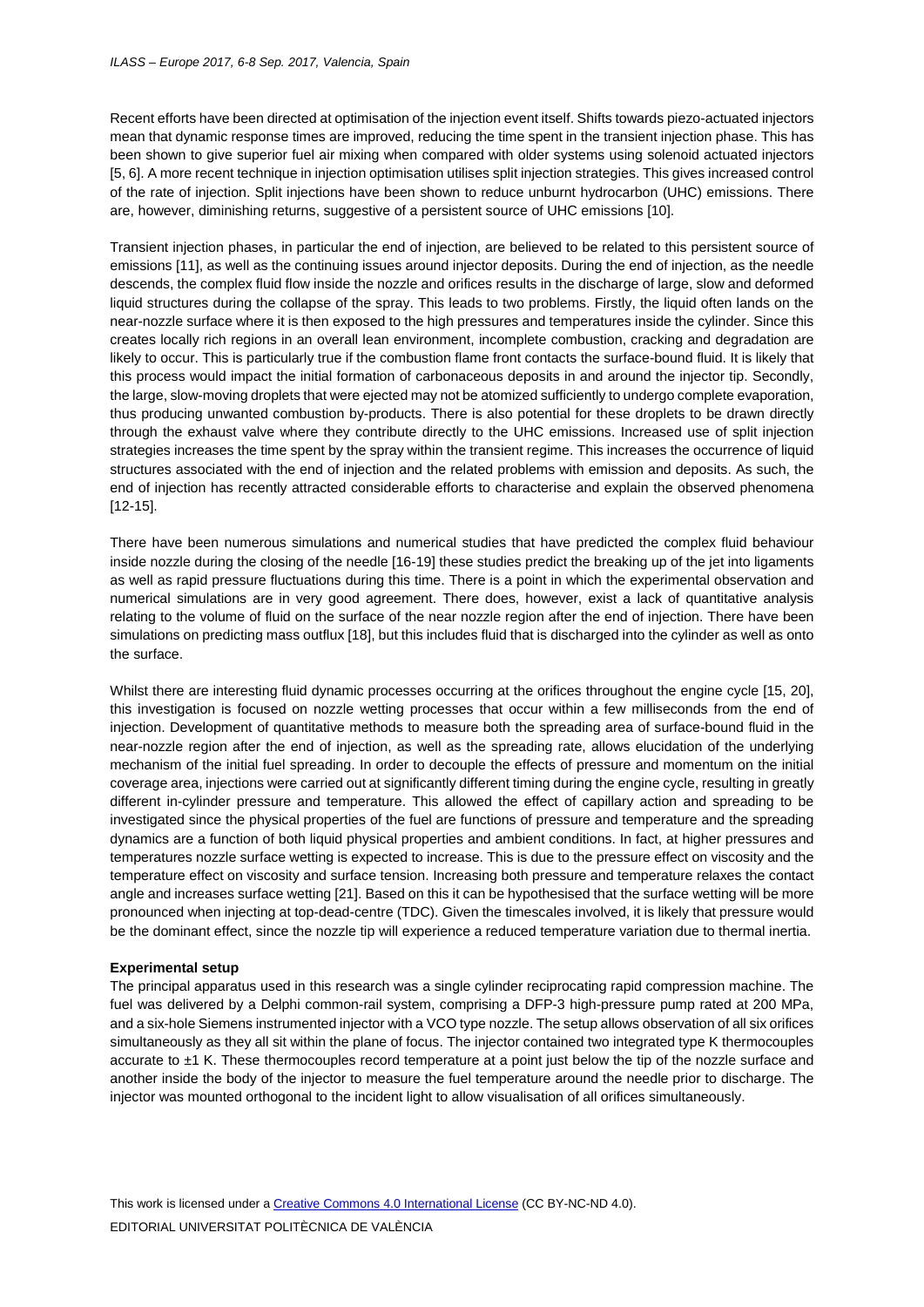| <b>Parameter</b>         | Value                    |
|--------------------------|--------------------------|
| Nozzle type              | Siemens DW10, 6-hole VCO |
| Orifice diameter         | $145 \mu m$              |
| Peak motored pressure    | 50 bar                   |
| Peak motored temperature | 640 K                    |
| Injection pressures      | 500; 1500 bar            |
| Injection timing         | -30; 0; 30 CA aTDC       |
| Injection pulse duration | 200; 400; 600 µs         |
| Nozzle tip temperature   | 405 K +/- 3 K            |

**Table 1.** Test conditions and hardware characteristics

The light source consisted of two synchronised high-speed lasers illuminating the opposite sides of a 6-hole Siemens DW10 instrumented injector. Laser 1 is a CAVITAR Cavilux solid state diode laser emitting at 690 nm and Laser 2 is a copper vapour laser emitting at 510 and 578.2 nm with the beam being delivered via optical fibre. Laser 1 is controlled via a software interface and can be used to trigger a signal generator which, in turn, emits a pulse to drive Laser 2. The frame exposure of the high-speed camera was set at 1 µs, although the exposure was controlled by the shorter laser pulse durations. More details can be found in the specification table below.

**Table 2.** Imaging equipment specification. Frame rates shown are at minimum and maximum resolution and then a representative resolution from the data presented in this project.

| <b>Parameter</b>              | Value             |
|-------------------------------|-------------------|
|                               |                   |
| Camera                        | Phantom V12.1     |
| Pixel size                    | $20 \mu m$        |
| Bit depth                     | $12$ -bit         |
| Frame exposure time           | 1 µs              |
| Frame rate (704 x 704 pixels) | 10,000 fps        |
| Image resolution              | 6.58 µm per pixel |
| Field of view                 | 4.63 mm x 4.63 mm |

With this setup, video data was acquired showing all six orifices for one entire engine revolution. The orifice were numbered clockwise as seen i[n Figure 1.](#page-2-0)



<span id="page-2-0"></span>**Figure 1.** Video frame showing the entire injector tip and all orifices in focus. Note how each orifice is illuminated differently, in particularly how the equatorial orifices 2 and 5 seem to afford little contrast as they lie directly in the path of the incident laser light. The remaining orifices 1,3,4,6 offer better contrast as light from the liquid layers is scattered away from the imaging system. The surface-bound fluid appears darker, whereas this effect is reduced for orifices 2 and 5.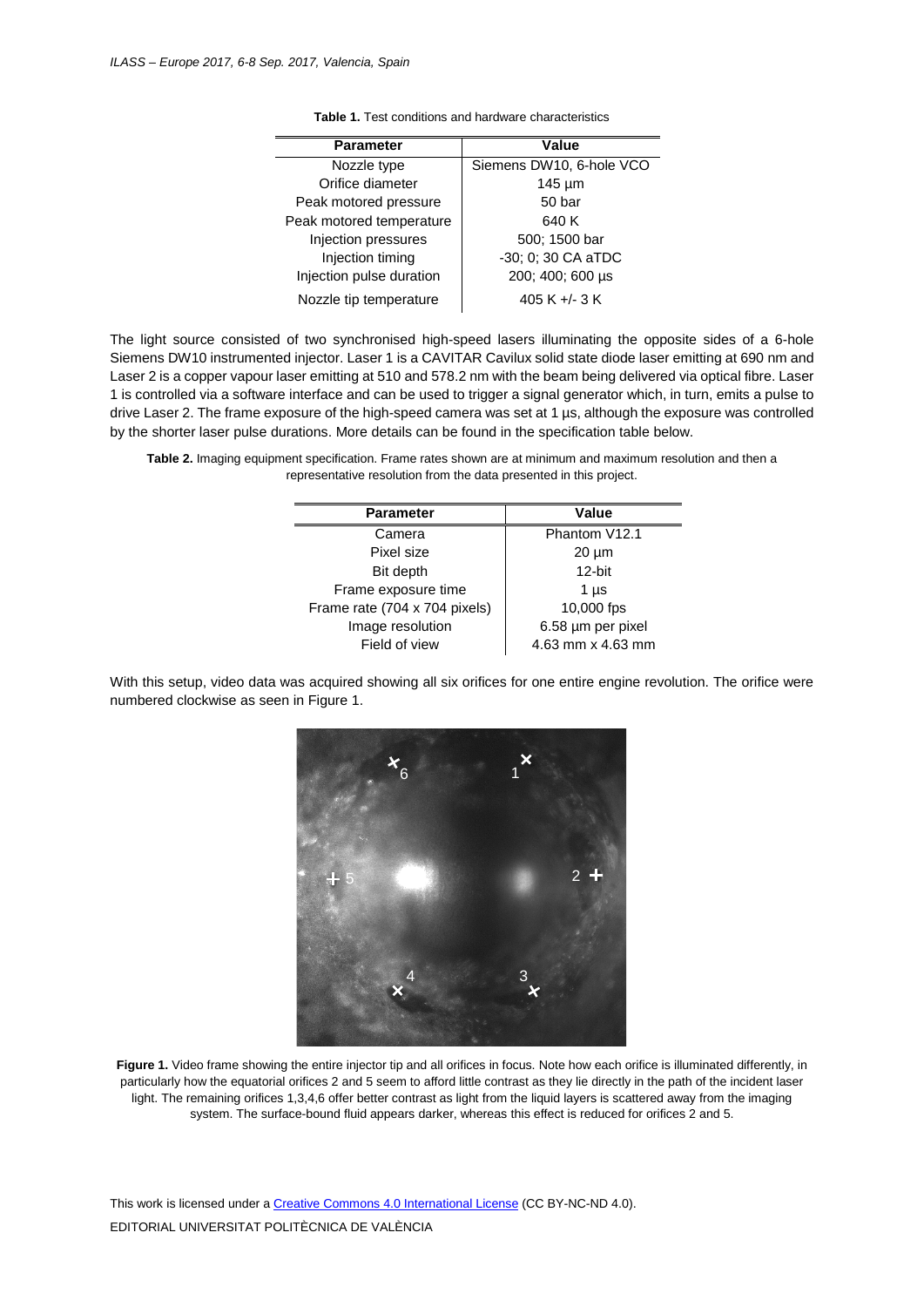### **Quantification of coverage area and spreading rate**

In order to obtain quantitative data to explore the key hypothesis that the surface wetting will be more pronounced when injecting at TDC, image processing algorithms were developed to semi-automatically extract the coverage area of liquid fuel on the nozzle tip. The key stages of the image processing algorithm are listed and described below:

- 1. Normalisation of pixel intensities: the intensity histogram was stretched in relation to the top and bottom 10% pixel intensities across the frame to account for laser pulse to pulse variation.
- 2. Flat fielding: the illumination across the frame was not homogeneous due to the curvature of the nozzle tip surface. The intensities across the frame were homogenised using a non-linear gradient filter.
- 3. Removal of high frequency noise: high frequency noise was removed, and small regions with similar pixel intensity distributions were merged using morphological closing with a non-flat, inverted ball-shaped structuring element, followed by morphological opening.
- 4. Removal of reflections from the orifice edge: an elliptical mask layered over the orifice with constant pixel intensities, equal to the mean of those surrounding it, was applied to remove high intensity reflections from the orifice's edge.
- 5. Semi-automatic binarisation: a function using the mean and spread of pixel intensities across the frame, in conjunction with a user input coefficient, was used for the binarisation threshold. The automatic thresholding performed well, but a user adjustment was required in 33% of the videos to faithfully track the coverage area. These tended to be for higher injection pressure conditions.
- 6. Smoothing of the binarised image: morphological operators were applied to remove small-scale features.

Binarised regions that did not overlap with the orifice were removed, therefore videos showing no coverage did not show any binarised regions. The fuel coverage area was converted from pixels to mm<sup>2</sup> via scaling of the final binarised region, accounting for the 30° inclination of the nozzle tip surface with respect to the optical axis. A visual inspection of the image processing output was performed for all frames to ensure that the automated measurements accurately represented the coverage area. Videos which could not be processed were discarded, and some videos were re-processed with a custom binarisation threshold.

This approach gave consistent results for orifice 3 due to its orientation relative to the illumination and the imaging system, therefore the image processing was only applied in the area surrounding orifice 3. Visual inspection of the videos confirmed that this particular orifice was representative of the nozzle's behaviour. An example of the user interface for the image processing code is shown in [Figure 2.](#page-3-0)





<span id="page-3-0"></span>**Figure 2.** User interface showing the results of image analysis, with individual steps displayed so that the performance of the algorithm can be assessed in real time.

A mean value was extracted for data points between 3 and 3.5ms ASOI. This was able to yield an approximation for the initial quantitative coverage of the fluid, shown in [Figure 3.](#page-4-0) The individual data points on that chart represent the mean values from all injections at matching injection pressures and injection timings in which coverage occurred.

This work is licensed under [a Creative Commons 4.0 International License](http://creativecommons.org/licenses/by-nc-nd/4.0/) (CC BY-NC-ND 4.0). EDITORIAL UNIVERSITAT POLITÈCNICA DE VALÈNCIA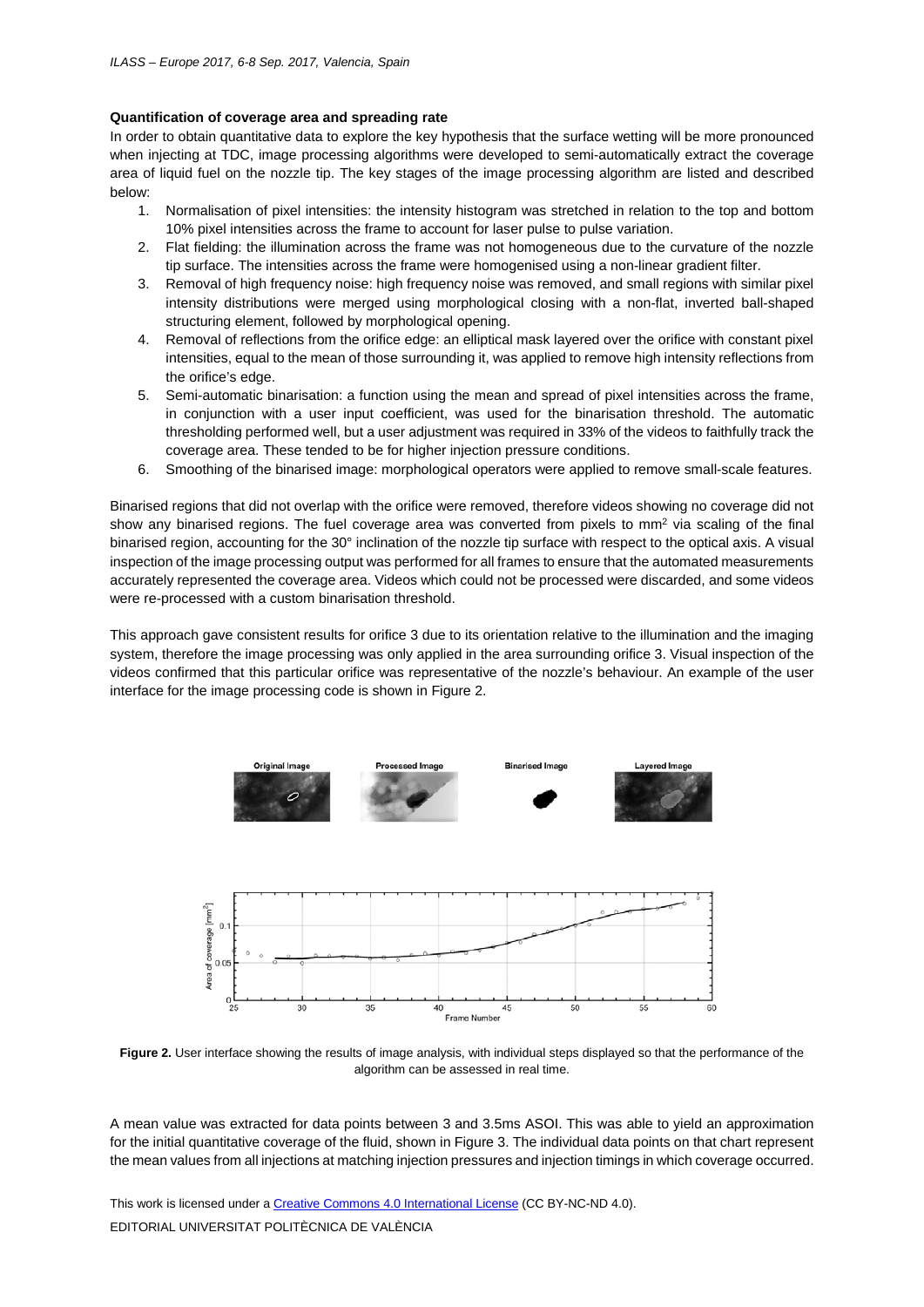

<span id="page-4-0"></span>**Figure 3.** Mean initial coverage area measured 3 ms after the end of injection trigger. This shows that increasing injection pressure reduces the amount of initial fuel coverage once the spray has collapsed. Each data point represents the mean of 3 to 15 individual injections, and the error bars represent ±1 standard deviation. The orifice area has been subtracted.

### **Results and discussion**

A key hypothesis that was tested in the present work is whether the presence of gas trapped inside the nozzle orifices could influence the wetting of the nozzle tip during the expansion stroke. As the in-cylinder pressure drops rapidly during expansion, gas trapped within the orifices should expand and displace liquid fuel onto the external surface of the nozzle tip. In order to test this hypothesis 3 injection timings were investigated:

- 1. During the compression stroke, when the gas pressure rise should inhibit the expansion of trapped gas
- 2. At top-dead-centre when the gas pressure is nearly constant
- 3. During the expansion stroke when the rapid gas pressure drop should promote the expansion of trapped gas.

The mean coverage area was found to depend heavily on the crank angle at which the injection pulse was sent. Injection at TDC is where the temperature and pressure are the greatest, higher pressure and temperatures relax contact angles and are conducive of more surface wetting. The lower in-cylinder pressures found when injecting away from TDC lead to greater fluid momentum at the instant when spray collapse occurs. This means there is less chance of splashback or ligament retraction towards the nozzle tip. It is interesting to note that the initial coverage areas measured when injecting during the compression (-30 CA) and expansion (+30 CA) strokes are almost identical. This confirms that the expansion of trapped gas does not significantly contribute to the initial wetting of this nozzle's surface.

The data recorded in [Figure 3](#page-4-0) shows a clear trend where increasing injection pressure leads to a reduction of the initial fuel coverage area. This can be explained by an increase of the fluid momentum at higher injection pressures, which in turn reduces the likelihood of ligament impingement or splashback onto the injector surface. The rate of liquid spreading was measured [\(Figure 4\)](#page-5-0) by analysing the nozzle wetting shortly after the end of injection, using a linear regression where the gradient of the line represents the temporal evolution of the wetted surface area [\(Figure](#page-6-0)  [5\)](#page-6-0). Tthe same as those described for the initial coverage trend was observed for both injection timing and injection pressure. This suggests that the spreading rate highly correlates with the initial coverage area. This correlation indicates that the temporal increase in wetted surface area is due to the spreading of the initial liquid deposition, rather than the emergence of additional liquid from the orifice. This is further evidence that the expansion of orificetrapped gas bubbles is not the main contributor to liquid spreading across the near-nozzle surface after the end of injection. However, some exceptions were occasionally recorded, with the emergence of a bubble being observed and followed by an abrupt increase of the wetted area [\(Figure 5\)](#page-6-0). Although such bubble expansions were not

This work is licensed under [a Creative Commons 4.0 International License](http://creativecommons.org/licenses/by-nc-nd/4.0/) (CC BY-NC-ND 4.0). EDITORIAL UNIVERSITAT POLITÈCNICA DE VALÈNCIA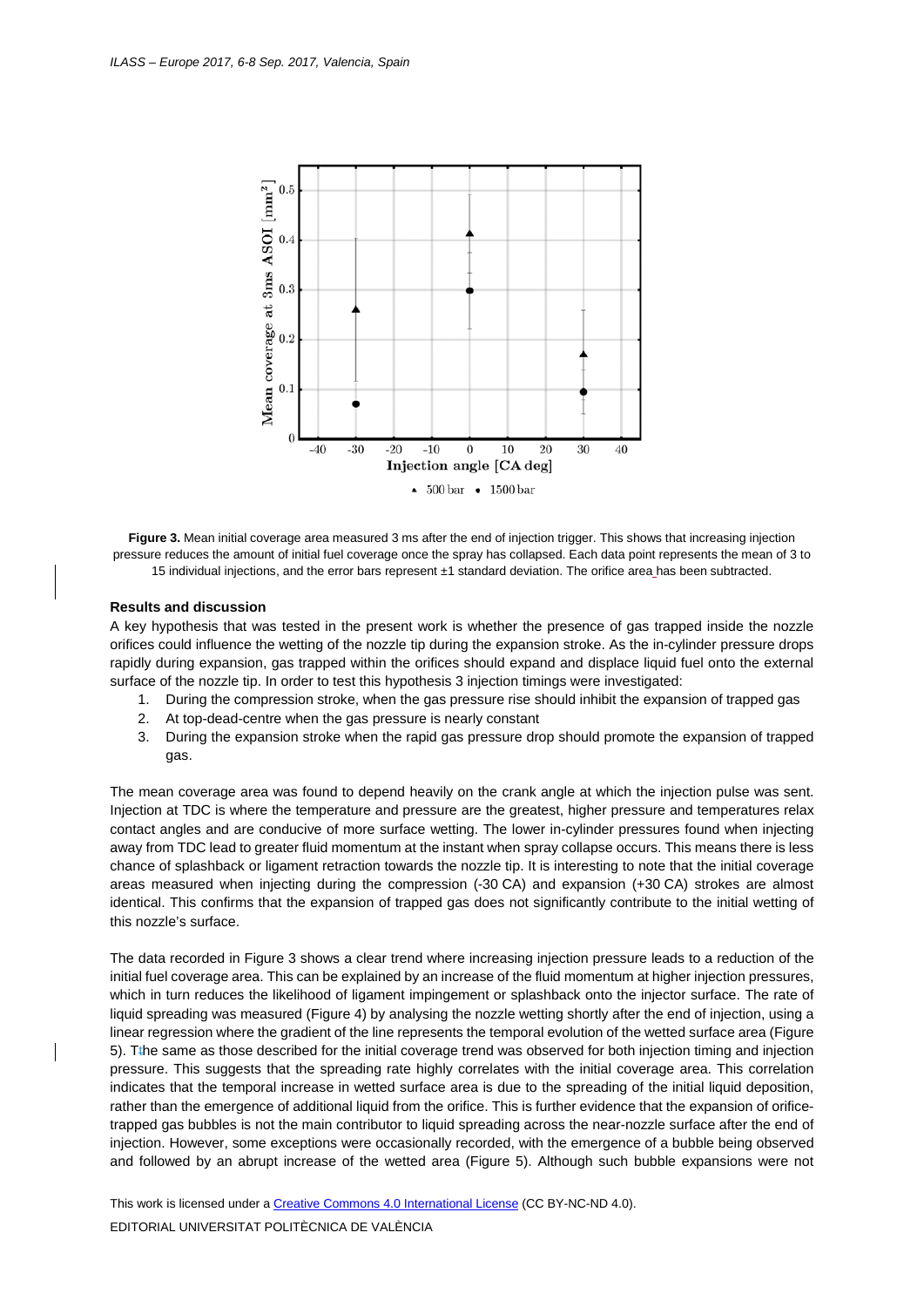common, when they did occur, the coverage area could rapidly double; hence, the importance of this phenomenon may not be negligible.



<span id="page-5-0"></span>**Figure 4.** Illustration of how the rate of liquid spreading correlates with both crank angle and injection pressure. The rate of liquid spreading was calculated using linear regression analysis where the gradient of the line of best fit denotes the spreading rate in mm<sup>2</sup>s<sup>-1</sup>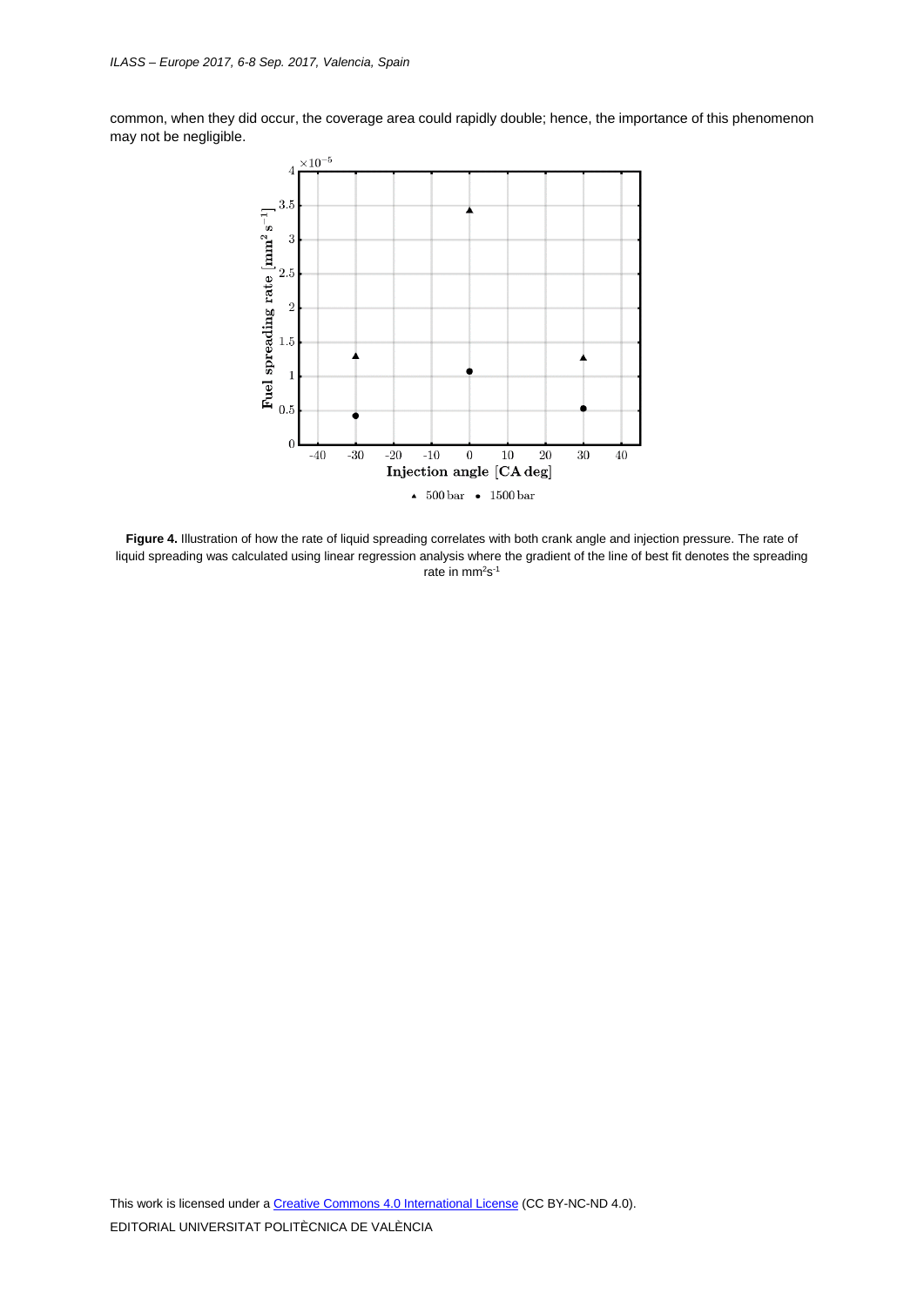<span id="page-6-0"></span>

**Figure 5.** Temporal evolution of liquid coverage area as a function of time after start of injection trigger. In the majority of cases, the spreading rate observed was constant, as indicated by the linear trend lines. Occasionally, the emergence of a bubble was observed and followed by an abrupt increase of the detected coverage (white circles), however, this phenomena only occurred outside the image processing period. The dashed ellipses highlight the orifice location and the white arrow in frame B points to the distinctive scattering caused by the emergence of a liquid/gas interface within the orifice. Although such bubble expansions were not common, when they did occur, the coverage area rapidly increased.

#### **Conclusions**

In this study, a method for quantifying nozzle tip wetting after the end of injection was developed to gain a better understanding of the underlying processes and to study the influence of engine operating conditions. A high-speed camera with a long-distance microscope was used to visualise fluid behaviour at the microscopic scale during, and after, the end of injection. In order to measure the nozzle tip temperature a production injector was instrumented with a type K thermocouple near one of the orifices. Post-processing techniques were developed to track both the initial fuel coverage area on the nozzle surface, as well as the temporal evolution and spreading rate of surfacebound fluid.

Increasing the injection pressure from 500 bar to 1500 bar reduced the initial nozzle tip wetting. This is believed to be the result of increased momentum of the end of injection dribble, which reduces the likelihood of fluid contacting the surface of the near nozzle region, either by retraction of surface-bound ligaments or spray splashback. It was observed that the rate of spreading correlated with the initial area of fuel coverage measured after the end of injection, suggesting that the main mechanism for the wetting of a VCO nozzle is through the impingement of dribble onto the nozzle tip.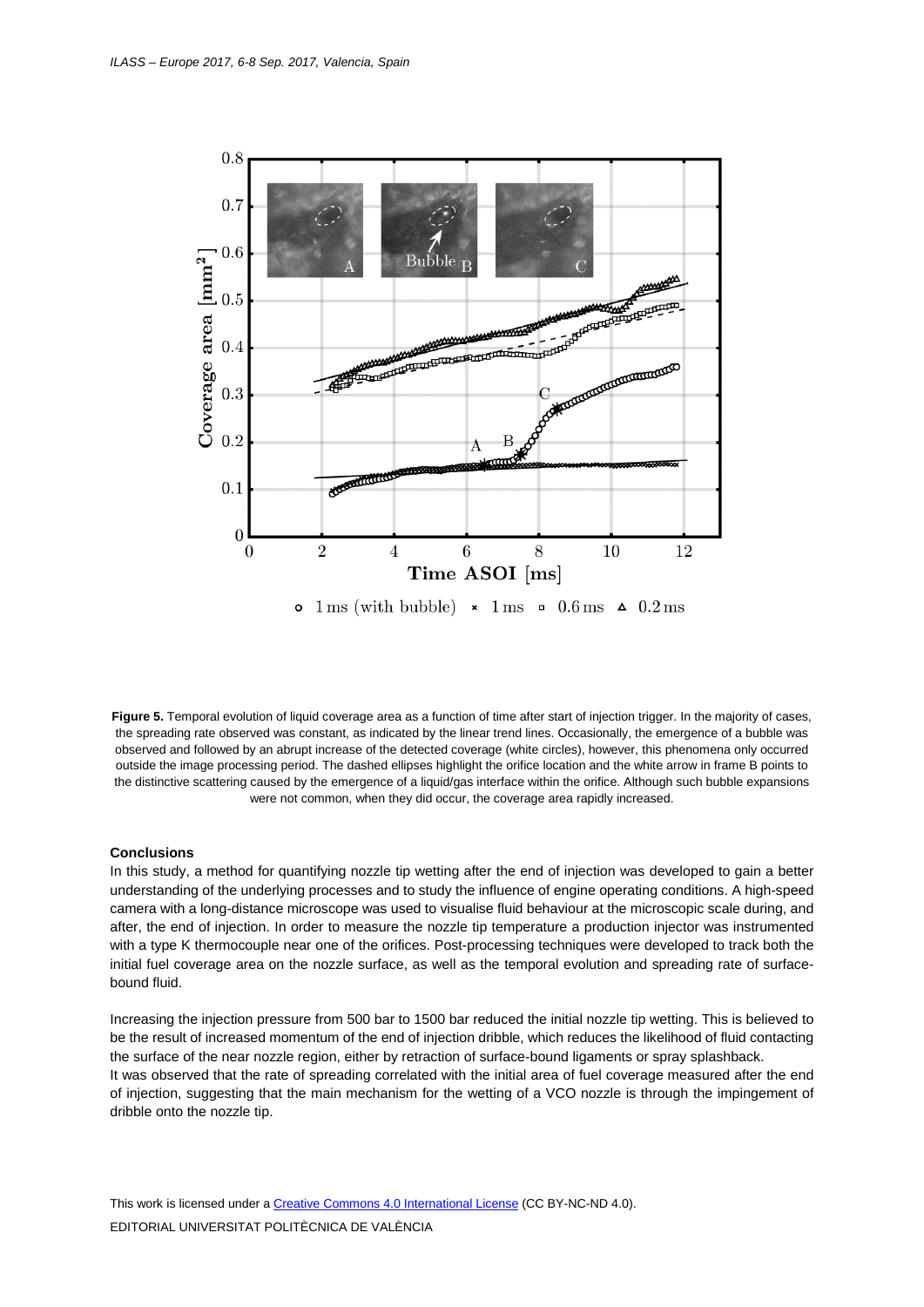For this nozzle the expansion of orifice-trapped gas bubbles was not found to be the main contributor to liquid spreading across the near-nozzle surface after the end of injection. However, on some occasions the emergence of a bubble was observed and followed by an abrupt increase of wetted surface area as liquid fuel inside the orifice was displaced onto the nozzle tip. When this occurred the coverage area could rapidly double, suggesting that this phenomenon may not be negligible.

# **Acknowledgements**

This work was supported by BP Formulated Products Technology and the UK's Engineering and Physical Science Research Council [EPSRC grant EP/K020528/1 and EP/N509607/1].

## **References**

- 1. H. Sandquist, I. Denbratt, F. Owrang, J. Olsson, Influence of fuel parameters on deposit formation and emissions in a direct injection stratified charge SI engine, in: SAE International Spring Fuels & Lubricants Meeting, Orlando, Florida, USA, May 7-9, 2001. doi[:10.4271/2001-01-2028.](http://dx.doi.org/10.4271/2001-01-2028)
- 2. R. E. Olsen, M. C. Ingham, G. M. Parsons, A fuel additive concentrate for removal of injector deposits in light-duty diesels, in: SAE International Fall Fuels & Lubricants Meeting and Exhibition, Fairborn, Ohio, USA, October 20-23, 1984. doi[:10.4271/841349.](http://dx.doi.org/10.4271/841349)
- 3. R. Caprotti, W. J. Fowler, G. Lepperhoff, M. Houben, Diesel additive technology effects on injector hole erosion/corrosion, injector fouling and particulate traps, in: SAE International Fuels & Lubricants Meeting & Exposition, Philadelphia, Pennsylvania, USA, October 18-21, 1993. do[i:10.4271/932739.](http://dx.doi.org/10.4271/932739)
- 4. G. Lepperhoff, M. Houben, Mechanisms of deposit formation in internal combustion engines and heat exchangers, in: SAE International Congress & Exposition, Detroit, Michigan, USA, October 17-20, 1993. do[i:10.4271/ 931032.](http://dx.doi.org/10.4271/931032)
- 5. A. Birgel, N. Ladommatos, P. Aleiferis, S. Zülch, N. Milovanovic, V. Lafon, A. Orlovic, P. Lacey, P. Richards, Deposit formation in the holes of diesel injector nozzles: A critical review, in: SAE Powertrains, Fuels & Lubricants Meeting, Rosemont, Illinois, USA, October 6-9, 2008. doi[:10.4271/ 2008-01-2383.](http://dx.doi.org/10.4271/2008-01-2383)
- 6. R. Caprotti, A. Breakspear, O. Graupner, T. Klaua, Detergency requirements of future diesel injection systems, in: SAE Powertrain & Fluid Systems Conference & Exhibition, San Antonio, Texas, USA, October 24-27, 2005. doi[:10.4271/2005-01-3901.](http://dx.doi.org/10.4271/2005-01-3901)
- 7. B. Argueyrolles, S. Dehoux, P. Gastaldi, L. Grosjean, F. Levy, A. Michel, D. Passerel, Influence of injector nozzle design and cavitation on coking phenomenon, in: SAE International Fuels & Lubricants Meeting, Kyoto, Japan, July 23-27, 2007. doi[:10.4271/2007-01-1896.](http://dx.doi.org/10.4271/2007-01-1896)
- 8. J. Barker, C. Snape, D. Scurr, Information on the aromatic structure of internal diesel injector deposits from time of flight secondary ion mass spectrometry (ToF-SIMS), in: SAE 2014 World Congress & Exhibition, Detroit, Michigan, USA, April 8-10, 2014. doi[:10.4271/2014-01-1387.](http://dx.doi.org/10.4271/2014-01-1387)
- 9. J. Reid, S. Cook, J. Barker, Internal injector deposits from sodium sources, SAE International J. Fuels Lubricants 7 (2014) 436–44. doi[:10.4271/2014-01-1388.](http://dx.doi.org/10.4271/2014-01-1388)
- 10. C. P. Koci, Y. Ra, R. Krieger, M. Andrie, D. E. Foster, R. M. Siewert, R. P. Durrett, Multiple-event fuel injection investigations in a highly-dilute diesel low temperature combustion regime, SAE International J. Engines 2 (2009) 837–57. doi[:10.4271/2009-01-0925.](http://dx.doi.org/10.4271/2009-01-0925)
- 11. C. Koci, A. Dempsey, J. Nudd, B. Knier, Understanding hydrocarbon emissions in heavy duty diesel engines combining experimental and computational methods, SAE International J. Engines 10 (2017). do[i:10.4271/ 2017-01-0703.](http://dx.doi.org/10.4271/2017-01-0703)
- 12. A. Swantek, D. Duke, N. Sovis, End of injection, mass expulsion behaviors in single hole diesel fuel injectors, in: Proceedings of ILASS Americas, Portland, Oregon, USA, September 18-21, 2014.
- 13. A. B. Swantek, A. L. Kastengren, D. Duke, F. Z. Tilocco, N. Sovis, C. F. Powell, A further examination of fuel dribble from single hole diesel nozzles, in: ILASS-Europe 26th Annual Conference, Bremen, Germany, September 8-10, 2014.
- 14. S. Moon, W. Huang, Z. Li, J. Wang, End-of-injection fuel dribble of multi-hole diesel injector: Comprehensive investigation of phenomenon and discussion on control strategy, Applied Energy 179 (2016) 7–16. doi[:10.1016/j.apenergy.2016.06.116.](http://dx.doi.org/10.1016/j.apenergy.2016.06.116)
- 15. W. E. Eagle, Cinema-stereo imaging of fuel dribble after the end of injection in an optical heavy-duty diesel engine, in: THIESEL, Valencia, Spain, September 9-12, 2014.
- 16. N. Papadopoulos, P. Aleiferis, Numerical modelling of the in-nozzle flow of a diesel injector with moving needle during and after the end of a full injection event, 12th International Conference on Engines & Vehicles 8 (2015) 2285–302. doi[:10.4271/2015-24-2472.](http://dx.doi.org/10.4271/2015-24-2472)

This work is licensed under [a Creative Commons 4.0 International License](http://creativecommons.org/licenses/by-nc-nd/4.0/) (CC BY-NC-ND 4.0).